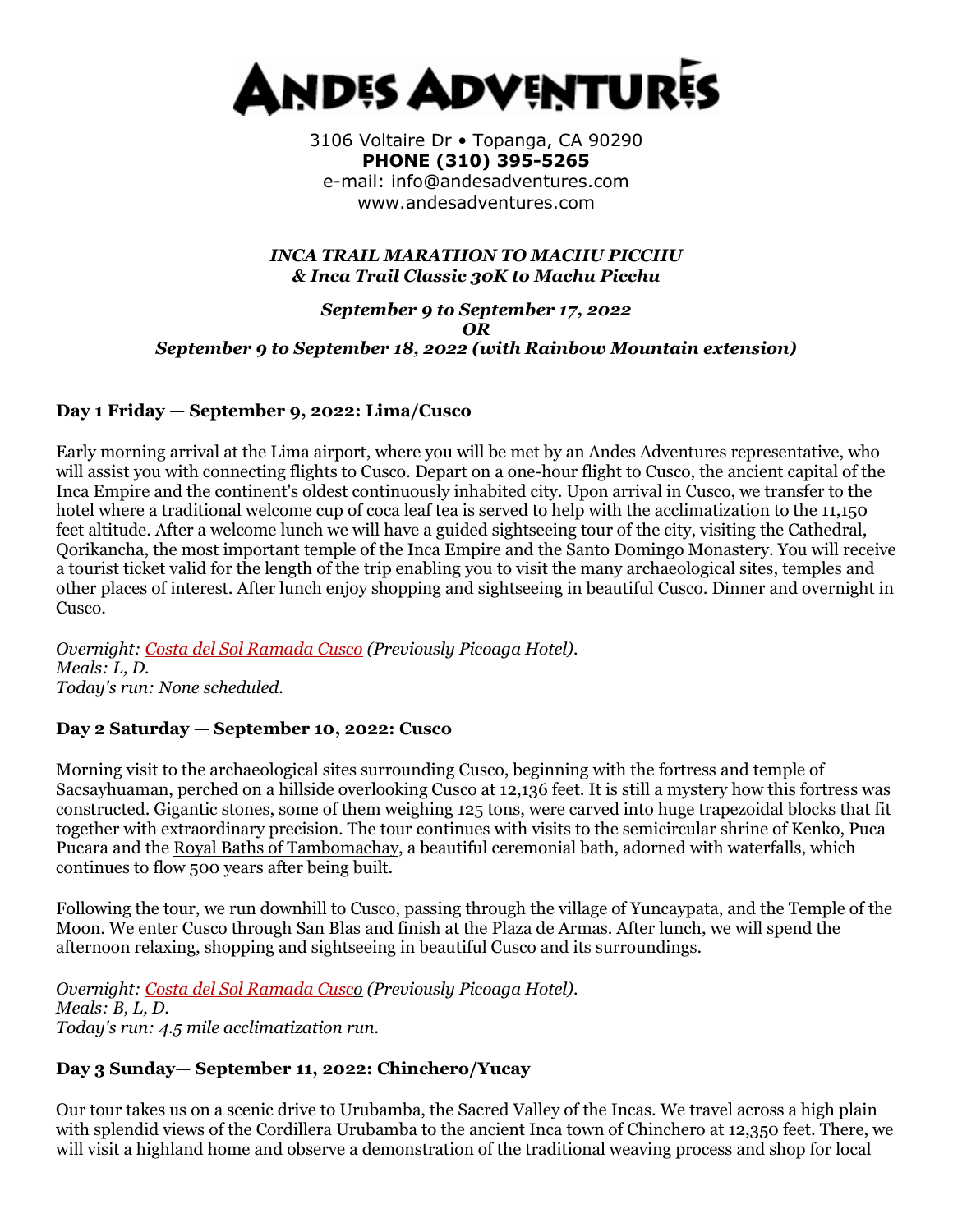handicrafts. Acclimatization run, starting on flat terrain, passing through the salt mines of Maras and finishing down a scenic trail leading to the Urubamba River.

We spend the afternoon relaxing in Yucay and its surroundings. Overnight in the town of Yucay.

*Overnight: [Sonesta Posada del Inca Hotel](http://www.sonesta.com/SacredValley/) in Yucay, Meals: B, L, D. Today's run: 5- mile acclimatization run.*

## **Day 4 Monday— September 12, 2022: Ollantaytambo/Sacred Valley**

We visit the village of Ollanta and Ollantaytambo, the best surviving example of an Inca town. Most of its buildings sit upon Inca walls and the street plan is still the original laid out by its Inca builders. Its stonework, narrow cobbled streets, family courtyards and water system is exactly as it was built in Inca times. You will be able to appreciate the Inca agricultural terraces that create small tiers of fertile land on very steep slopes.

We prepare for the Inca Trail marathon. Overnight in the town of Yucay

Note: We no longer offer rafting on the Urubamba River in Cusco because pollution of the river has increased and the water quality is not suitable for rafting on any section of the river.

*Overnight: [Sonesta Posada del Inca Hotel](http://www.sonesta.com/SacredValley/) in Yucay Meals: B, L, D. Today's run: Optional distances.*

## **Day 5 Tuesday — September 13, 2022: Llactapata**

This morning we travel by bus to the trailhead at km 82 "Piscacucho," where we begin our hike to km 88 "Qoriwayrachina." There we enter the Machu Picchu Sanctuary National Park. About a mile later we arrive at our camp in the archaeological site of Llactapata "Town on Hillside" at 8,400 feet. Upon arrival in camp we enjoy hot coca tea and a great view of the Urubamba mountain range.

*Overnight: Camp at Llactapata. Meals: B, L, D. Today's hike: About 6.5 miles along the Urubamba River. Most runners choose to hike this day.*

## **Day 6 Wednesday — September 14, 2022: Inca Trail Marathon & 30K to Machu Picchu**

Note: The Inca Trail Classic 30K and the 26.2 Mile Inca Trail Marathon are run at the same time. They start at the same point and end at the same finish line in Machu Picchu. The course is the same except for the additional miles of the Marathon.

Early breakfast and walk to the start of the "Inca Trail Marathon" at 8,650 feet. The trail continues along the Cusichaca River and follows it upstream on a gradual climb for about three miles leaving behind the Urubamba valley and a magnificent view of snow-capped Mount Veronica (18,865'), the highest peak in the Cordillera Urubamba. We reach the village of Wayllabamba at 9,680 feet, the last inhabited village on the Inca trail. Penetrating the spectacular Llulluchayoc gorge; the trail becomes steeper as we enter mossy woods and continue our uphill climb through a thick forest, before emerging into a large meadow "pampa" Llulluchapampa high above tree line at about 12,350 feet. We continue about a mile to Warmiwañusq'a pass "Pass of the Dead Woman" at 13,779 feet, the highest pass in the Inca Trail. A descent into the valley brings us to the Pacaymayo River at 11,880 feet. *We will have an aid station here.* [Ascending steps,](https://www.andesadventures.com/images/IncaTrailStepsb.jpg) we begin the climb toward Runkurakay pass. On the way we encounter the [Runkurakay watchtower ruins](https://www.andesadventures.com/images/RunkurakayTowerb.jpg) at 12,464 feet. We pass by a small lake before reaching the Runkurakay pass at 13,000 feet. From here, you will have excellent views of the glaciated peaks of the Cordillera Vilcabamba. Most of the climb is behind us; the trail descends rocky slopes and reaches the strategic fortress of Sayacmarca "Dominant Town" at 11,880 feet. Beyond Sayacmarca the trail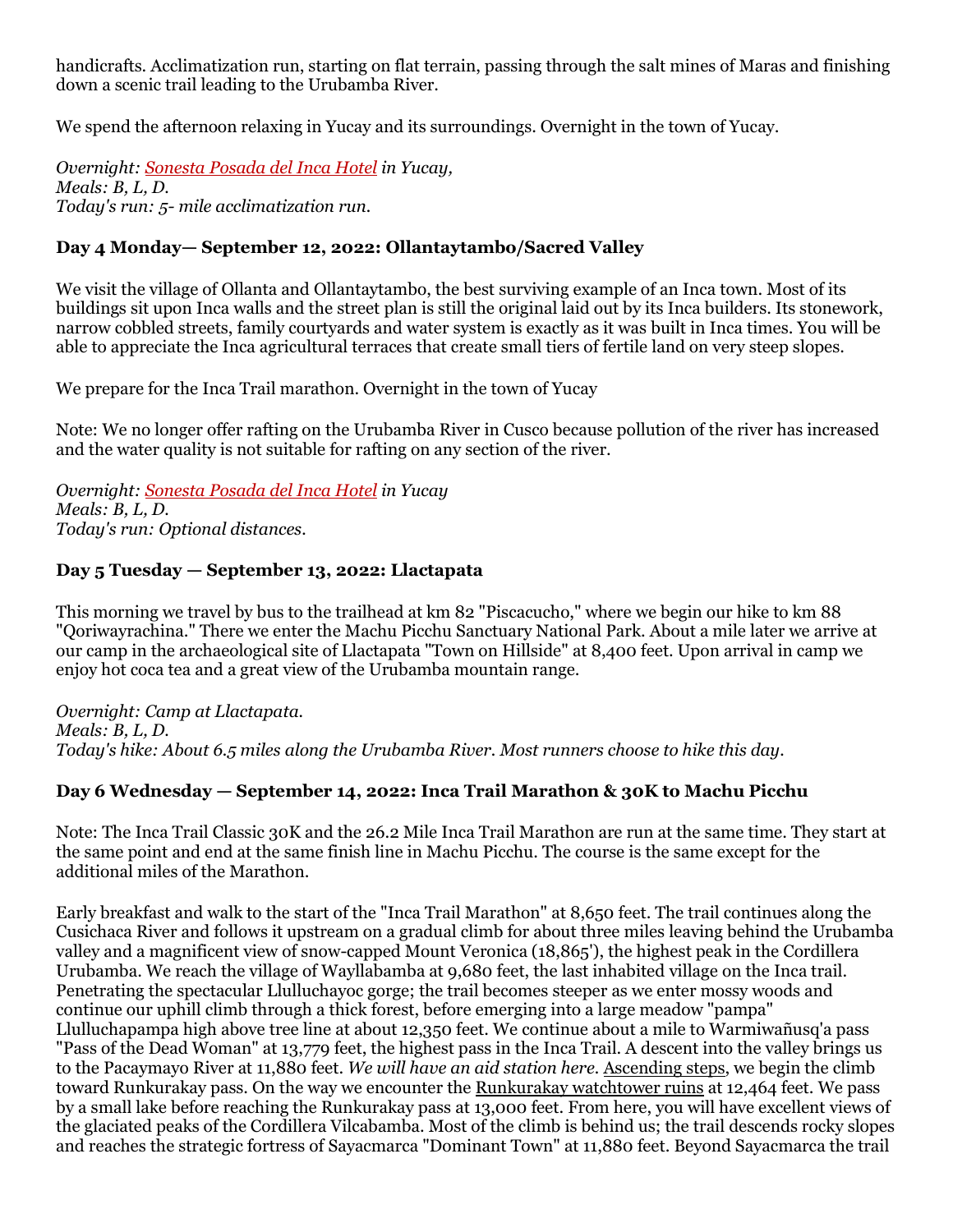enters dense groves and you will find impressive evidence of Inca road construction, with its six feet wide and carefully constructed stone-paved trails. An amazing engineering accomplishment!

We will negotiate a 20 meter Inca tunnel with carved steps and soon the trail becomes a magnificent stone staircase leading to Phuyupatamarca "Town in the Clouds" at 12,000 feet. We summit the third pass and have our first look into the deep gorge of the Urubamba River. Just below you find the ruins of Phuyupatamarca, we will have an aid station here. The trail follows down a series of hundreds of steps, passing by ceremonial Inca baths where mountain water still flows through carved stone channels. As we descend into the cloud forest, we will be surrounded by abundance of exotic varieties of plants, orchids and flowers until reaching the ruins of Wiñay Wayna "Forever Young." We run down a dirt trail for about three and a half miles to Intipunku "Gateway of the Sun" at 8,860 feet. Suddenly, the full grandeur of the world's greatest ruins are revealed - the domed peak of Huayna Picchu and [the lost City of the Incas, MACHU PICCHU](https://www.andesadventures.com/images/machupicchutrek02b.jpg) at 7,900 feet. Our evening includes Machu Picchu Pueblo (previously known as Aguas Calientes), where we will enjoy a celebration dinner. "Running the Inca trail in one day" is a significant accomplishment, as most hikers take an average of 3 days.

*Overnight: [El Mapi Hotel Machu Picchu.](http://www.elmapihotel.com/) Meals: B, L, D. Today's run: Inca Trail Classic 30K or 26.2 Mile Inca Trail Marathon*

## **Day 7 Thursday— September 15, 2022: Machu Picchu**

We spend the early part of the morning with our expert guide, for a tour of the mysterious city, its magnificent [temples,](https://www.andesadventures.com/images/TempleSunb.jpg) terraced hillsides, [archaeological curiosities,](https://www.andesadventures.com/images/ga_Intihuatanab.jpg) irrigation channels, fountains, elaborate stone work and chambers of unknown purpose. As we listen to the theories about the mysteries of Machu Picchu, we wonder how and why this city was built in such a remote place and what its purpose might have been. Fortunately this outstanding citadel was never discovered by the Spaniards and was spared from destruction.

Continue exploring the ruins of Machu Picchu, or relax in Aguas Calientes. You may also choose from several additional (unguided) activities such as a moderate hike or run to the Inca Bridge; or an optional climb to the 9,500 feet summit of Machu Picchu mountain or an optional climb to the airy summit of Huayna Picchu at 9,000 feet (the optional climb has to be arranged in advance).

*Overnight: El Mapi [Hotel Machu Picchu.](http://www.elmapihotel.com/) Meals: B, L, D. Today's run: Optional distances*

## **Day 8 Friday — September 16, 2022: Pisac/Cusco**

This morning we board the train to Urubamba. We continue by bus to visit the Andean village of Pisac. Our guide takes us through the village to visit its colorful market where extensive selections of colorful weavings, ceramics, sweaters and other handicrafts are sold at bargain prices. The afternoon is free for shopping and enjoying Cusco. In the evening, we will have our farewell dinner in one of Cusco's finest restaurants. Overnight in Cusco.

*Overnight: [Costa del Sol Ramada Cusco](http://www.costadelsolperu.com/peru/hotels/cusco/) (Previously Picoaga Hotel). Meals: B, L, D. Today's run: Optional distances.*

#### **Day 9 Saturday— September 17, 2022: Cusco/Lima/Flight home OR stay one more day in Cusco to visit Rainbow Mountain**

Runners that choose to stay one more day to visit Rainbow Mountain will fly to Lima on Sunday. See the details for the special Rainbow Mountain Extension below. Program in Lima will be the same for those that go to Rainbow Mountain.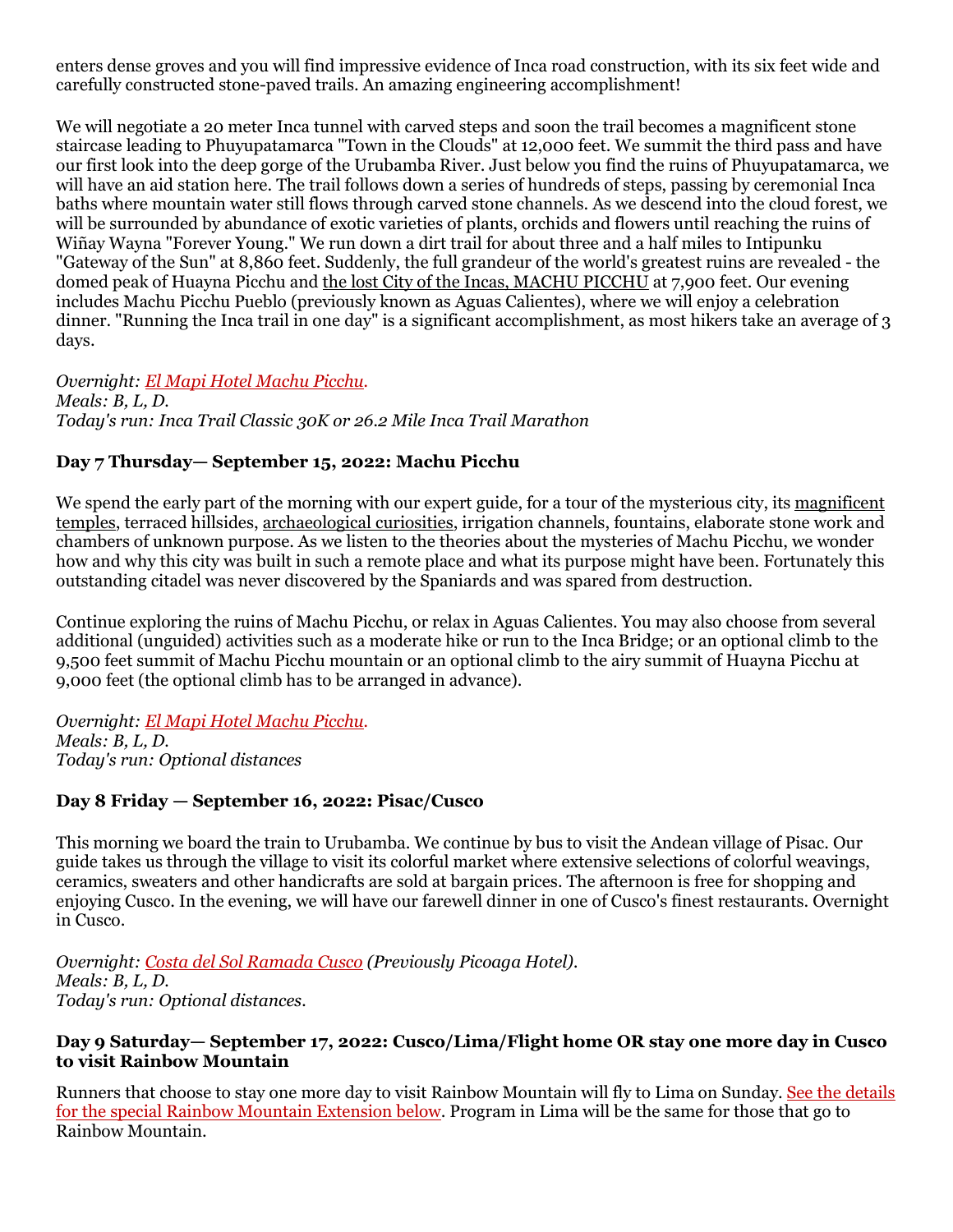After breakfast, transfer to the Cusco airport for the flight to Lima. Upon arrival we are met at the airport and we continue on a sightseeing guided city tour of colonial and modern Lima. Highlights include Lima's Cathedral, government palace in Plaza Mayor, San Francisco monastery, San Isidro, Miraflores and a scenic view of the coastline. We end the tour at the restaurant for lunch and from there we go to check-in at the hotel in Miraflores, where a day-room is available. Those departing tonight have a day-room and a transfer to the airport in the evening and depart on homeward-bound flights.

*Day Room: [Hotel San Agustín Exclusive](http://www.hotelessanagustin.com.pe/hotel_exclusive_miraflores.htm) in Miraflores. Meals: B, L. Today's run: None scheduled.*

(Or continue on [Extension\)](https://www.andesadventures.com/extensions.htm).

# *Rainbow Mountain Extension*

Those that choose the extension to Rainbow Mountain will stay in Cusco one more day and will fly to Lima on Sunday. The program in Lima will be the same for those that take the extension and those that return to Lima on Saturday.

- Altitude hike with great scenery - You will reach about 5,100 meters (16,700 feet). You will be acclimatized at the end of trip.

## **This extension is literally offered "at cost"**

Cost: \$150 per person Single Supplement: \$50

#### **EXTENSION INCLUDES:**

Tour/hike on Rainbow Mountain, large bus transportation, guides, lunch, dinner at a fine restaurant in Cusco and overnight Costa del Sol Ramada hotel - double occupancy.

## **Day 9 Saturday — September 17, 2022: Rainbow Mountain**

Early morning buffet breakfast at Costa del Sol Ramada hotel and we depart at about 5:00 AM.

We drive to Cusipata, continue to the town of Chirihuani and finally arriving at the trailhead in Fula Wasi Pata 4,630 meters (15,190 feet), the trailhead of the Red Valley – Vinicunca "Rainbow Mountain.

We hike uphill with gradually changing views of the stunning colors created by natural minerals that give the colors to the mountain. The multi-colored mountain, with sediment created from mineral deposits over millions of years has been uncovered recently due to climate change.

We reach the summit of **Rainbow mountain, also known as 7 Color Mountain – Vinicunca,** at about 5,100 meters (16,700 feet). We spend some time in the summit for pictures and enjoy the views of the red and multicolor mountains. In this valley you will see herds of alpacas, llamas and Andean birds as well as Andean people in traditional clothing. You will also have views of the glaciers and snow-capped mountains of the Vilcanota mountain range, the view dominated by Mount Ausangate 20,905' - the highest mountain in Cusco and considered by the highlanders as the sacred Apu "Mountain Spirit." On a clear day it is possible to see Mount Salcantay the highest mountain in the Vilcabamba mountain range as well as Mount Veronica - the highest mountain in the Urubamba Mountain Range. Our descent will take about one hour.

On our return to Cusco we will visit 2 sites in the Quispicanchi district:

**Church of Andahuaylillas -** Its construction dates from 1580, baroque style church dedicated to San Pedro Apóstol. The church is nicknamed "The Sistine Chapel of the Andes." because of its colorful murals, a coffered painted ceiling and an ornate gold-leaf altar

**Pikillacta** - Pre Inca city of the Wari people whose apogee dates between the 800 and 1100 years AC. It was the entrance door to the Sacred City of the Incas.

We will arrive in Cusco before 7:00 PM. Dinner and overnight in Cusco.